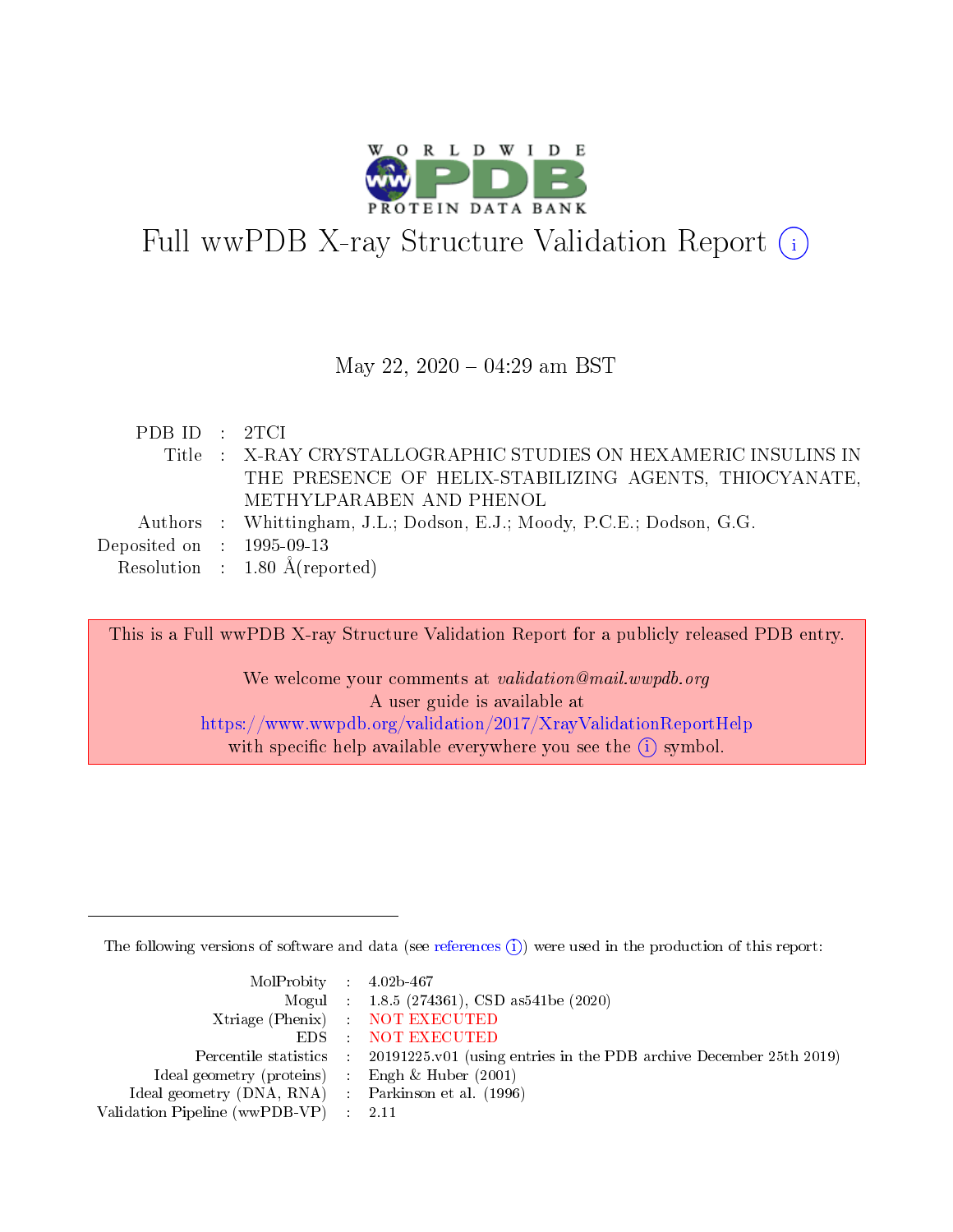# 1 [O](https://www.wwpdb.org/validation/2017/XrayValidationReportHelp#overall_quality)verall quality at a glance  $(i)$

The following experimental techniques were used to determine the structure: X-RAY DIFFRACTION

The reported resolution of this entry is 1.80 Å.

Percentile scores (ranging between 0-100) for global validation metrics of the entry are shown in the following graphic. The table shows the number of entries on which the scores are based.



| Metric                | Whole archive        | Similar resolution                                        |
|-----------------------|----------------------|-----------------------------------------------------------|
|                       | $(\#\text{Entries})$ | $(\#\text{Entries}, \text{resolution range}(\text{\AA}))$ |
| Clashscore            | 141614               | 6793 $(1.80-1.80)$                                        |
| Ramachandran outliers | 138981               | 6697 $(1.80-1.80)$                                        |
| Sidechain outliers    | 138945               | $(1.80 - 1.80)$<br>6696-0                                 |

The table below summarises the geometric issues observed across the polymeric chains and their fit to the electron density. The red, orange, yellow and green segments on the lower bar indicate the fraction of residues that contain outliers for  $\geq=3$ , 2, 1 and 0 types of geometric quality criteria respectively. A grey segment represents the fraction of residues that are not modelled. The numeric value for each fraction is indicated below the corresponding segment, with a dot representing fractions  $\epsilon = 5\%$ 

Note EDS was not executed.

| Mol | Chain  | $\vert$ Length | Quality of chain |     |     |                 |  |  |
|-----|--------|----------------|------------------|-----|-----|-----------------|--|--|
|     | А      | 21             | 62%              |     | 38% |                 |  |  |
|     | $\cap$ | 21             | 71%              |     | 24% | 5%              |  |  |
| ച   | В      | 30             | 60%              | 17% | 13% | 7%<br>$\bullet$ |  |  |
| ച   |        | 30             | 80%              |     | 13% | 7%              |  |  |

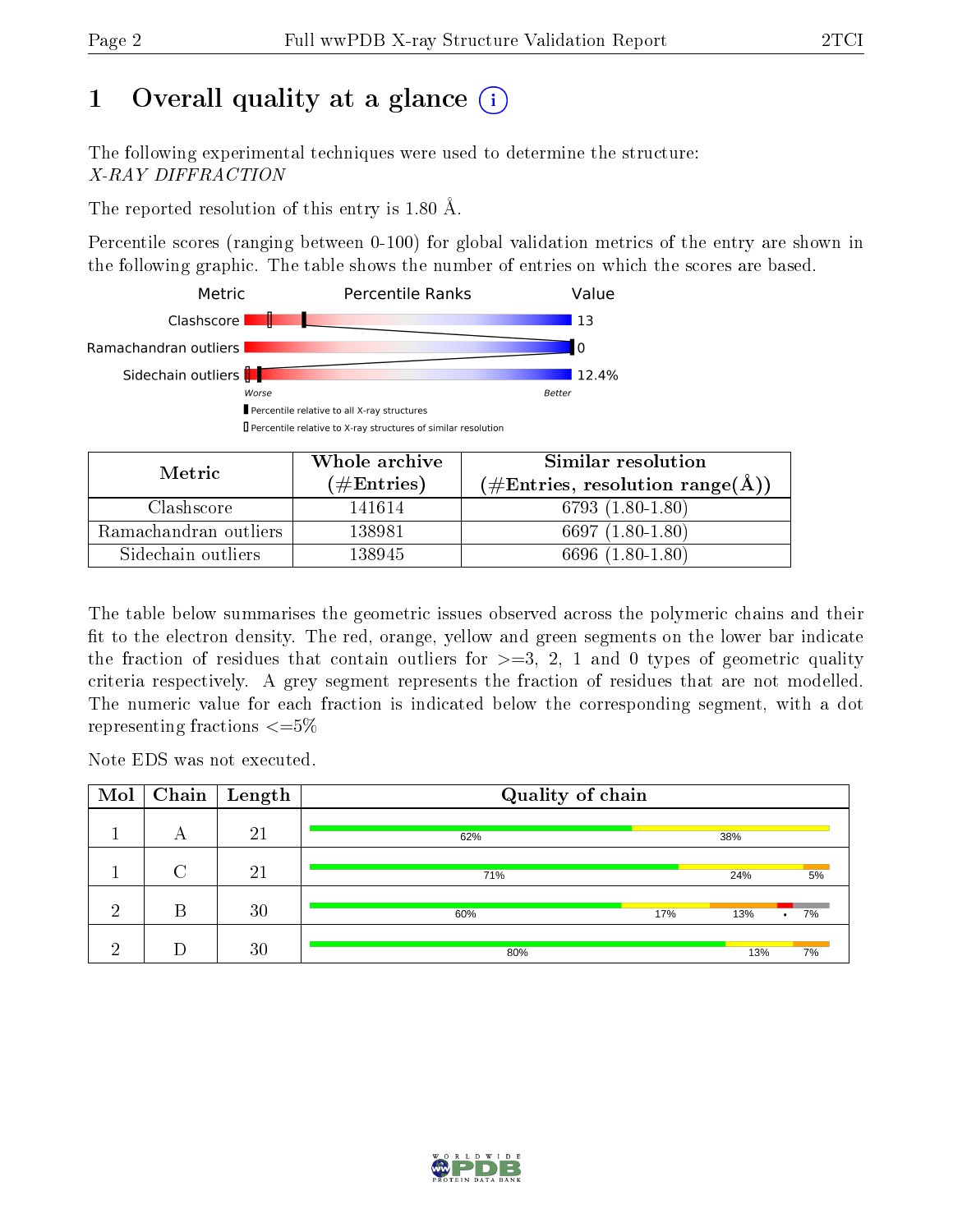# 2 Entry composition (i)

There are 5 unique types of molecules in this entry. The entry contains 901 atoms, of which 0 are hydrogens and 0 are deuteriums.

In the tables below, the ZeroOcc column contains the number of atoms modelled with zero occupancy, the AltConf column contains the number of residues with at least one atom in alternate conformation and the Trace column contains the number of residues modelled with at most 2 atoms.

 $\bullet$  Molecule 1 is a protein called THIOCYANATE INSULIN.

| Mol |  | Chain   Residues | Atoms         |           |  |            | $ZeroOcc \mid AltConf \mid Trace$ |  |  |  |
|-----|--|------------------|---------------|-----------|--|------------|-----------------------------------|--|--|--|
|     |  |                  | Total         |           |  | CNOS       |                                   |  |  |  |
|     |  |                  | 163           |           |  | 99 25 35 4 |                                   |  |  |  |
|     |  |                  | Total C N O S |           |  |            |                                   |  |  |  |
|     |  | 163              | -99           | - 25 - 35 |  |            |                                   |  |  |  |

Molecule 2 is a protein called THIOCYANATE INSULIN.

|  | $Mol$   Chain   Residues |                 |             | Atoms |  |  | $\rm ZeroOcc$   AltConf   Trace |  |
|--|--------------------------|-----------------|-------------|-------|--|--|---------------------------------|--|
|  | 28                       | Total C N O S   |             |       |  |  |                                 |  |
|  |                          | 223 145 38 38 2 |             |       |  |  |                                 |  |
|  | 30                       | Total C N O S   |             |       |  |  |                                 |  |
|  |                          | 240             | 157 40 41 2 |       |  |  |                                 |  |

• Molecule 3 is THIOCYANATE ION (three-letter code: SCN) (formula: CNS).



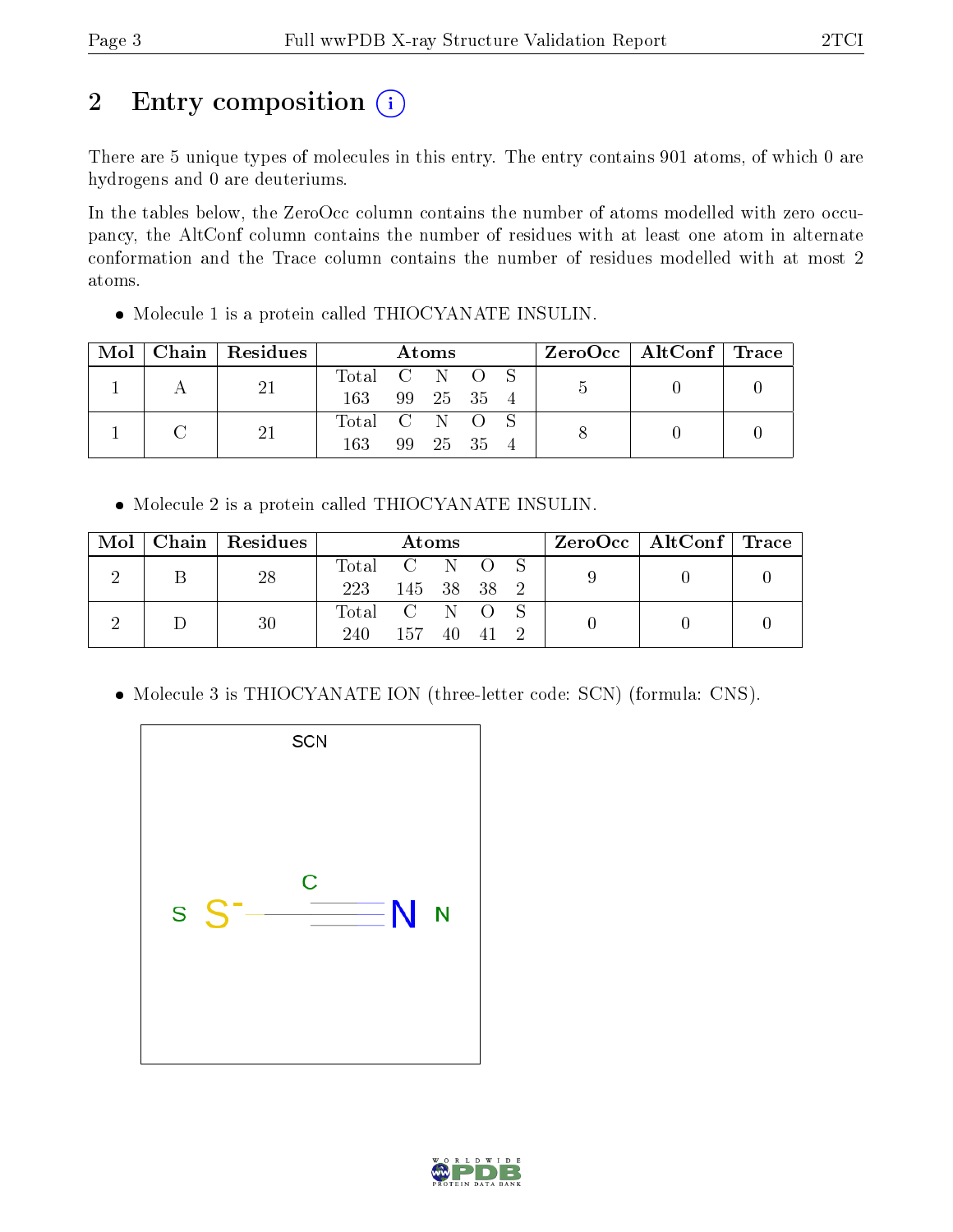|  | $\mid$ Mol $\mid$ Chain $\mid$ Residues $\mid$ |           | Atoms |  | ZeroOcc   AltConf |  |
|--|------------------------------------------------|-----------|-------|--|-------------------|--|
|  |                                                | Total C N |       |  |                   |  |

Molecule 4 is ZINC ION (three-letter code: ZN) (formula: Zn).

|  | Mol   Chain   Residues | Atoms    | ZeroOcc   AltConf |
|--|------------------------|----------|-------------------|
|  |                        | Total Zn |                   |
|  |                        | Total Zn |                   |

• Molecule 5 is water.

| Mol | Chain | Residues | Atoms                                 | $ZeroOcc$   AltConf |
|-----|-------|----------|---------------------------------------|---------------------|
| 5   | А     | 21       | Total<br>$\overline{O}$<br>21<br>21   |                     |
| 5   |       | 31       | Total<br>$\left( \right)$<br>31<br>31 |                     |
| 5   |       | 22       | Total<br>$\Omega$<br>22<br>22         |                     |
| 5   |       | 33       | Total<br>$\Omega$<br>33<br>33         |                     |

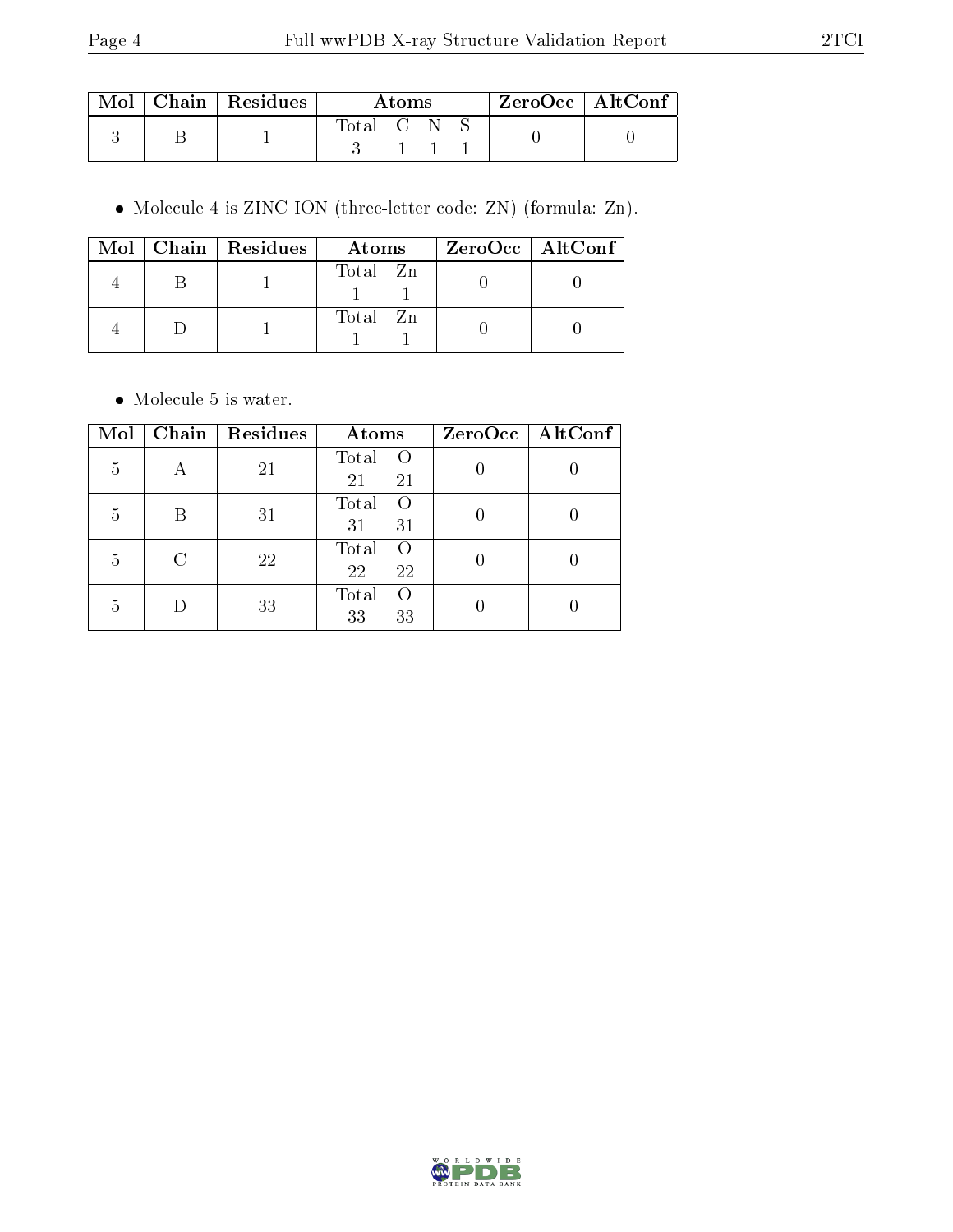# 3 Residue-property plots (i)

These plots are drawn for all protein, RNA and DNA chains in the entry. The first graphic for a chain summarises the proportions of the various outlier classes displayed in the second graphic. The second graphic shows the sequence view annotated by issues in geometry. Residues are colorcoded according to the number of geometric quality criteria for which they contain at least one outlier: green  $= 0$ , yellow  $= 1$ , orange  $= 2$  and red  $= 3$  or more. Stretches of 2 or more consecutive residues without any outlier are shown as a green connector. Residues present in the sample, but not in the model, are shown in grey.

Note EDS was not executed.

• Molecule 1: THIOCYANATE INSULIN

| Chain A:                             | 62%                               |     | 38% |    |
|--------------------------------------|-----------------------------------|-----|-----|----|
| <mark>ង្គង្គង្គង</mark> ្គខ្ន<br>ង ខ |                                   |     |     |    |
|                                      | • Molecule 1: THIOCYANATE INSULIN |     |     |    |
| Chain C:                             | 71%                               |     | 24% | 5% |
|                                      |                                   |     |     |    |
|                                      | • Molecule 2: THIOCYANATE INSULIN |     |     |    |
| Chain B:                             | 60%                               | 17% | 13% | 7% |
| 용 볼<br>曽                             | $\frac{8}{8}$                     |     |     |    |
|                                      | • Molecule 2: THIOCYANATE INSULIN |     |     |    |
| Chain D:                             | 80%                               |     | 13% | 7% |
|                                      |                                   |     |     |    |

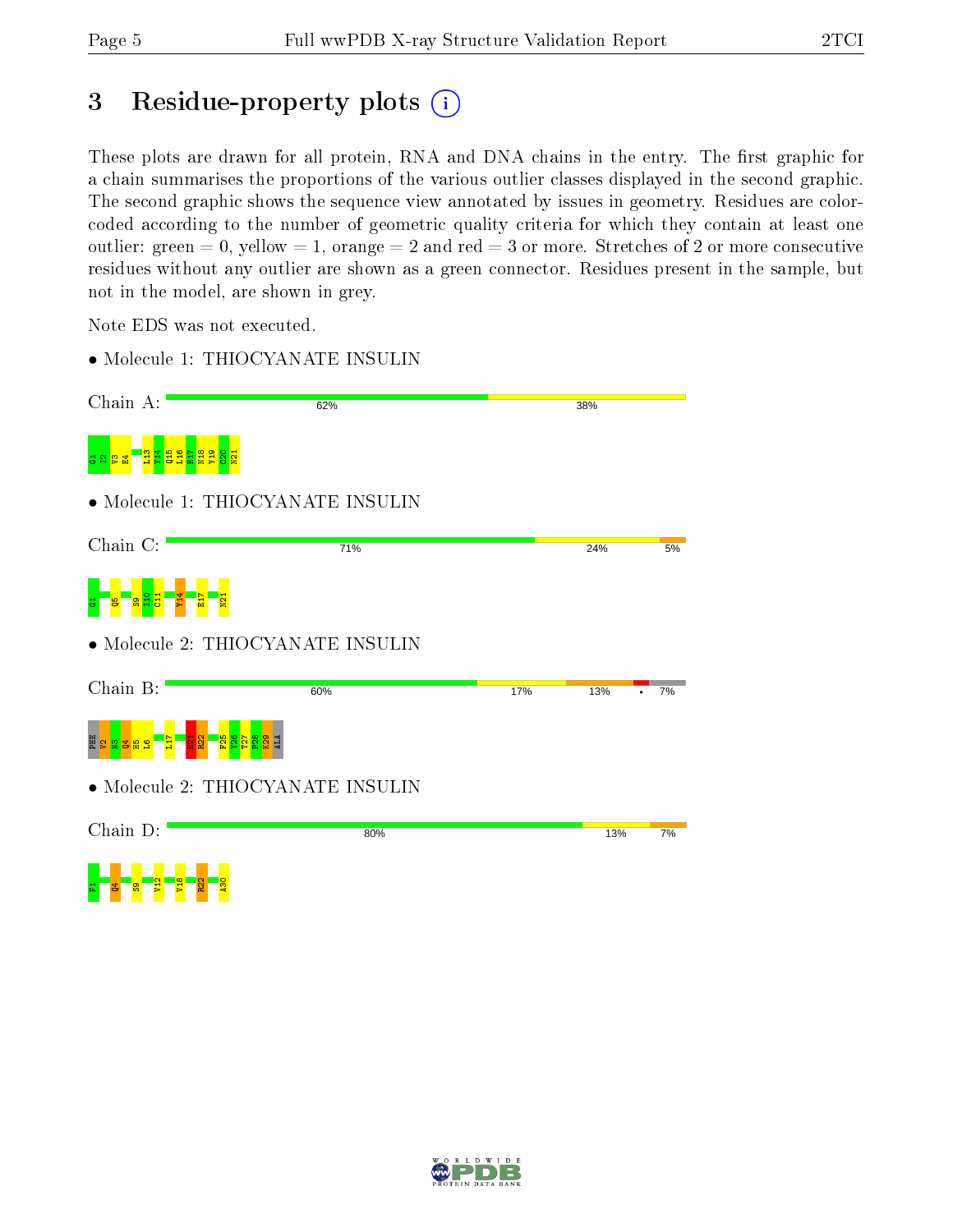# 4 Data and refinement statistics  $(i)$

Xtriage (Phenix) and EDS were not executed - this section is therefore incomplete.

| Property                               | <b>Value</b>                                                | Source    |  |
|----------------------------------------|-------------------------------------------------------------|-----------|--|
| Space group                            | H <sub>3</sub>                                              | Depositor |  |
| Cell constants                         | $80.64\text{\AA}$<br>$37.52\text{\AA}$<br>$80.64\text{\AA}$ | Depositor |  |
| a, b, c, $\alpha$ , $\beta$ , $\gamma$ | $90.00^\circ$<br>$120.00^{\circ}$<br>$90.00^\circ$          |           |  |
| Resolution (A                          | 10.00<br>1.80                                               | Depositor |  |
| % Data completeness                    | (Not available) $(10.00-1.80)$                              | Depositor |  |
| (in resolution range)                  |                                                             |           |  |
| $\mathrm{R}_{merge}$                   | (Not available)                                             | Depositor |  |
| $\mathrm{R}_{sym}$                     | (Not available)                                             | Depositor |  |
| Refinement program                     | PROLSQ                                                      | Depositor |  |
| $R, R_{free}$                          | (Not available)<br>0.198                                    | Depositor |  |
| Estimated twinning fraction            | No twinning to report.                                      | Xtriage   |  |
| Total number of atoms                  | 901                                                         | wwPDB-VP  |  |
| Average B, all atoms $(A^2)$           | 27.0                                                        | wwPDB-VP  |  |

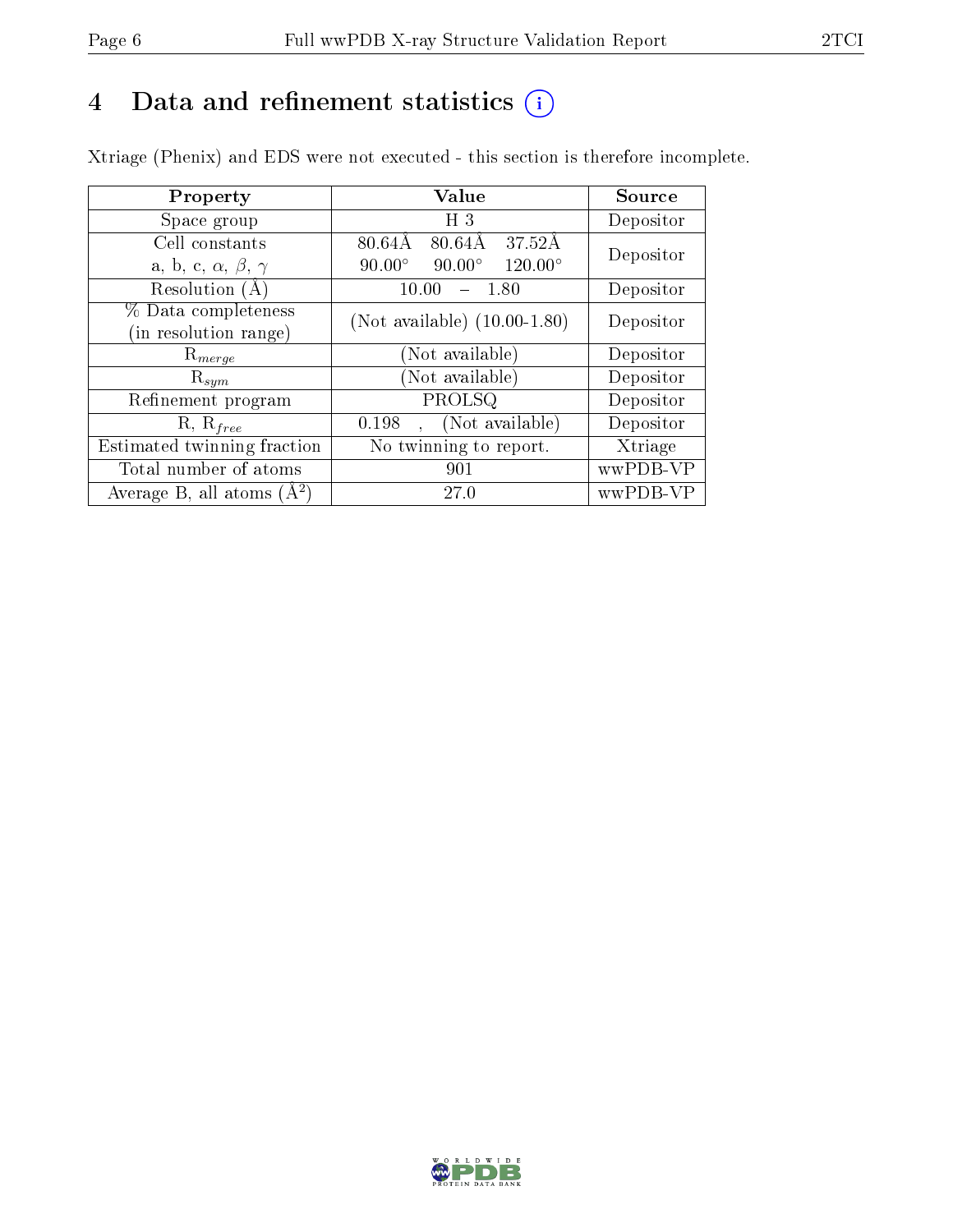# 5 Model quality  $(i)$

## 5.1 Standard geometry  $(i)$

Bond lengths and bond angles in the following residue types are not validated in this section: ZN, SCN

The Z score for a bond length (or angle) is the number of standard deviations the observed value is removed from the expected value. A bond length (or angle) with  $|Z| > 5$  is considered an outlier worth inspection. RMSZ is the root-mean-square of all Z scores of the bond lengths (or angles).

|               |   |      | Bond lengths       | Bond angles |                      |  |
|---------------|---|------|--------------------|-------------|----------------------|--|
| Chain<br>Mol  |   | RMSZ | $\# Z  > 5$        | RMSZ        | # $ Z >5$            |  |
|               |   | 0.68 | $1/164$ (0.6%)     | 1.56        | $2/220$ $(0.9\%)$    |  |
|               |   | 0.94 | $1/164$ (0.6%)     | 1.78        | $3/220$ $(1.4\%)$    |  |
| 2             | R | 3.17 | $5/229$ $(2.2\%)$  | 1.91        | $8/309$ $(2.6\%)$    |  |
| $\mathcal{D}$ |   | 0.50 | 0/247              | 1.20        | $2/332(0.6\%)$       |  |
| All           |   | 1.79 | $(0.9\%)$<br>7/804 | 1.62        | 15/1081<br>$(1.4\%)$ |  |

Chiral center outliers are detected by calculating the chiral volume of a chiral center and verifying if the center is modelled as a planar moiety or with the opposite hand.A planarity outlier is detected by checking planarity of atoms in a peptide group, atoms in a mainchain group or atoms of a sidechain that are expected to be planar.

|  | $\mid$ Mol $\mid$ Chain $\mid$ #Chirality outliers $\mid$ #Planarity outliers $\mid$ |
|--|--------------------------------------------------------------------------------------|
|  |                                                                                      |

All (7) bond length outliers are listed below:

| Mol            | Chain | Res | Type       | Atoms       | Z       | Observed $(A)$ | $Ideal(\AA)$ |
|----------------|-------|-----|------------|-------------|---------|----------------|--------------|
| $\overline{2}$ | В     | 21  | GLU        | $CD-OE2$    | 32.15   | 1.61           | 1.25         |
| $\overline{2}$ | B     | 21  | GLU        | $CD-OE1$    | 27.54   | 1.55           | 1.25         |
| $\overline{2}$ | B     | 21  | GLU        | $CG$ - $CD$ | 14.90   | 1.74           | 1.51         |
| $\overline{2}$ | В     | 21  | GLU        | $CB-CG$     | 13.84   | 1.78           | 1.52         |
|                | C     | 14  | <b>TYR</b> | $CA-CB$     | 8.71    | 1.73           | 1.53         |
| $\overline{2}$ | B     | 29  | LYS        | $CA-CB$     | 6.84    | 1.69           | 1.53         |
|                | А     | 4   |            | $CA-CB$     | $-5.54$ | 1.41           | 1.53         |

All (15) bond angle outliers are listed below:

| Mol | Chain   Res | $\mathbf{T}$ $\mathbf{Type}$ | Atoms                      |       | Observed( $^{\circ}$ )   Ideal( $^{\circ}$ ) |        |
|-----|-------------|------------------------------|----------------------------|-------|----------------------------------------------|--------|
|     |             | TYR.                         | $CA-CB-CG$                 | 15.13 | 142 15                                       | 113 40 |
|     |             | GLU                          | $\mid$ OE1-CD-OE2   -14.82 |       | $105.51\,$                                   | 123.30 |

Continued on next page...

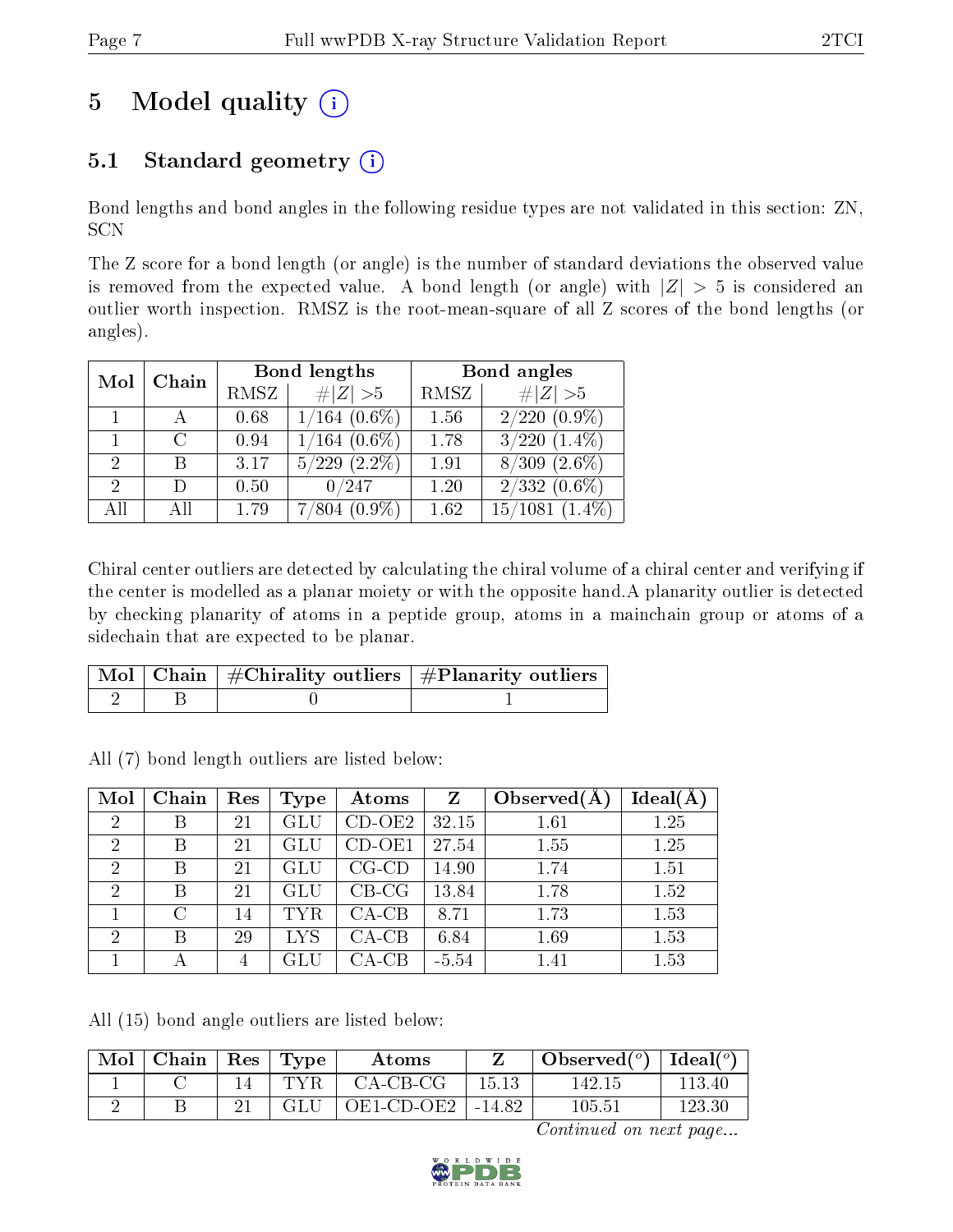| Mol            | Chain | Res | Type       | Atoms                    | Z       | Observed $(°)$ | $\text{Ideal}({}^o)$ |
|----------------|-------|-----|------------|--------------------------|---------|----------------|----------------------|
| 2              | Β     | 22  | $\rm{ARG}$ | $NE-CZ-NH1$              | 8.88    | 124.74         | 120.30               |
| $\overline{2}$ | В     | 22  | $\rm{ARG}$ | $CD-NE- CZ$              | 8.80    | 135.92         | 123.60               |
| $\overline{2}$ | B     | 29  | <b>LYS</b> | $N$ -CA-CB               | $-8.52$ | 95.26          | 110.60               |
| 1              | А     | 19  | <b>TYR</b> | $CB-CG-CD2$              | 8.42    | 126.05         | 121.00               |
| $\overline{2}$ | В     | 22  | $\rm{ARG}$ | $NE-CZ-NH2$              | $-8.41$ | 116.09         | 120.30               |
| $\mathbf{1}$   | А     | 19  | <b>TYR</b> | $CB-CG-CD1$              | $-7.25$ | 116.65         | 121.00               |
| $\overline{2}$ | D     | 22  | $\rm{ARG}$ | $NE$ -CZ-NH <sub>2</sub> | 6.67    | 123.63         | 120.30               |
| 1              | C     | 14  | <b>TYR</b> | $CG$ -CD1-CE1            | 6.14    | 126.22         | 121.30               |
| $\overline{2}$ | В     | 29  | <b>LYS</b> | $CB-CA-C$                | $-6.11$ | 98.17          | 110.40               |
| $\overline{2}$ | D     | 22  | $\rm{ARG}$ | $NE-CZ-NH1$              | $-6.03$ | 117.28         | 120.30               |
| $\overline{2}$ | В     | 4   | <b>GLN</b> | $N$ -CA-CB               | $-6.03$ | 99.75          | 110.60               |
| 1              | С     | 14  | TYR        | $CB-CG-CD2$              | 5.90    | 124.54         | 121.00               |
| $\overline{2}$ | Β     | 21  | GLU        | $CG$ - $CD$ - $OE2$      | $-5.14$ | 108.02         | 118.30               |

Continued from previous page...

There are no chirality outliers.

All (1) planarity outliers are listed below:

| Mol   Chain   Res   Type |      | Group     |
|--------------------------|------|-----------|
|                          | GLU- | Sidechain |

### 5.2 Too-close contacts  $(i)$

In the following table, the Non-H and H(model) columns list the number of non-hydrogen atoms and hydrogen atoms in the chain respectively. The H(added) column lists the number of hydrogen atoms added and optimized by MolProbity. The Clashes column lists the number of clashes within the asymmetric unit, whereas Symm-Clashes lists symmetry related clashes.

| Mol            | Chain | $\bf Non-H$ | H (model) | H(added)         | Clashes       | <b>Symm-Clashes</b> |
|----------------|-------|-------------|-----------|------------------|---------------|---------------------|
|                | А     | 163         |           | 149              | 8             |                     |
|                | С     | 163         |           | 149              | 3             |                     |
| 2              | В     | 223         |           | 213              |               |                     |
| 2              | D     | 240         |           | 230              | 5             |                     |
| 3              | В     | 3           |           | $\left( \right)$ |               |                     |
| 4              | В     |             |           |                  |               |                     |
| 4              | D     |             |           |                  |               |                     |
| 5              | А     | 21          |           |                  | $\mathcal{P}$ |                     |
| 5              | В     | 31          |           |                  |               |                     |
| $\overline{5}$ | C     | 22          |           |                  |               |                     |
| 5              | Ð     | 33          | 0         | $\left( \right)$ | 3             |                     |
| All            | All   | 901         |           | 741              | 20            |                     |

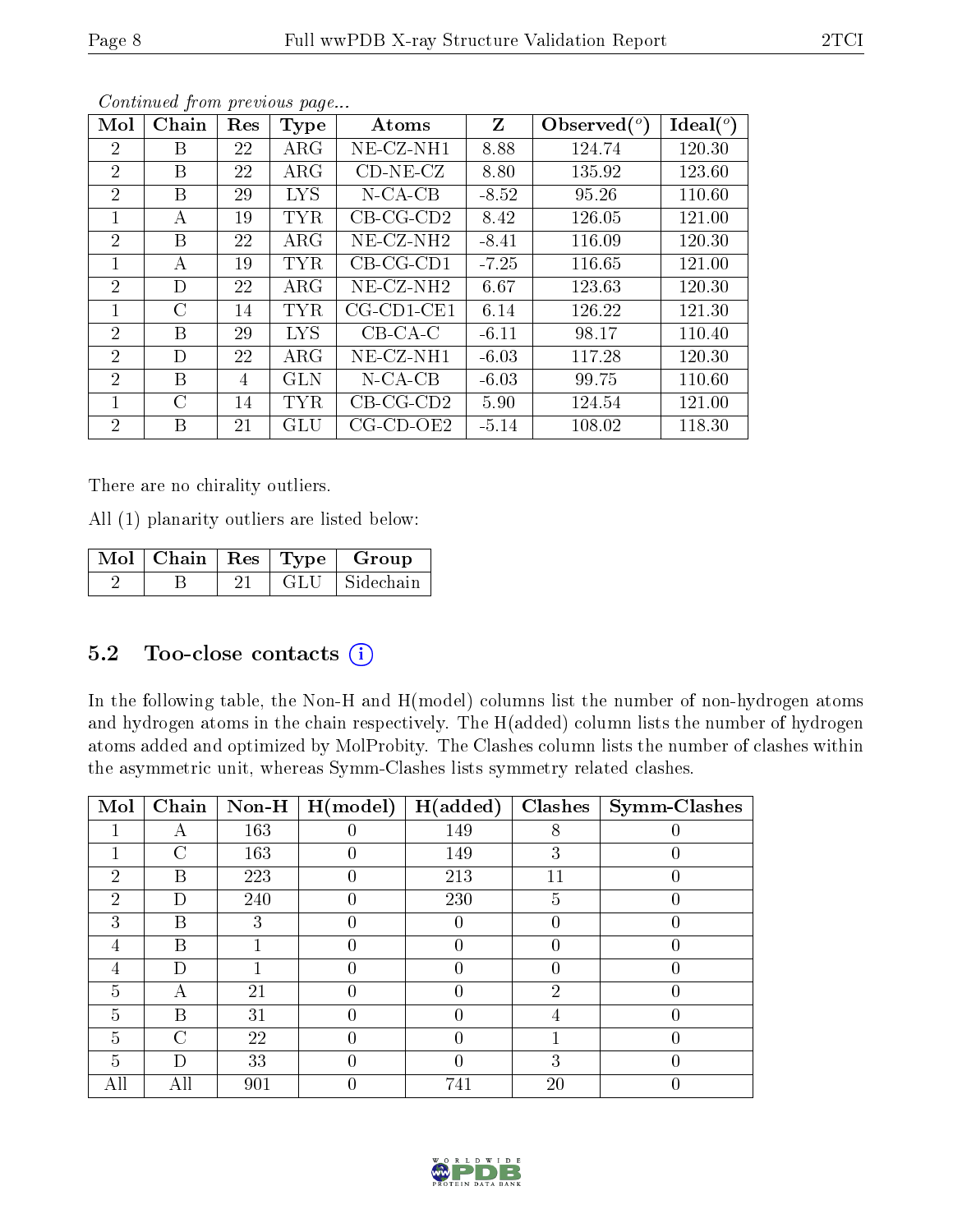The all-atom clashscore is defined as the number of clashes found per 1000 atoms (including hydrogen atoms). The all-atom clashscore for this structure is 13.

|            |  |  | All (20) close contacts within the same asymmetric unit are listed below, sorted by their clash |  |  |  |  |
|------------|--|--|-------------------------------------------------------------------------------------------------|--|--|--|--|
| magnitude. |  |  |                                                                                                 |  |  |  |  |

| Atom-1            | Atom-2            | Interatomic    | Clash         |
|-------------------|-------------------|----------------|---------------|
|                   |                   | distance $(A)$ | overlap $(A)$ |
| 1: A:18: ASN:HB3  | 5:A:37:HOH:O      | 1.63           | 0.98          |
| 1:C:5:GLN:OE1     | 5: C:24: HOH:O    | 2.06           | 0.73          |
| 1: A:21: ASN:HB2  | 2:B:22:ARG:O      | 1.90           | 0.70          |
| 2:1:2:VAL:CG2     | 5:B:224:HOH:O     | 2.45           | 0.64          |
| 2:B:4:GLN:HG2     | 5:B:232:HOH:O     | 2.01           | 0.61          |
| 1: A:3: VAL:HGI1  | 2: B: 4: GLN: HG3 | 1.82           | 0.60          |
| 1:A:21:ASN:HD21   | 2:B:25:PHE:HD1    | 1.50           | 0.59          |
| 2:B:2:VAL:HG21    | 5:B:224:HOH:O     | 2.01           | 0.59          |
| 1: A:3: VAL:HGI1  | 2:B:4:GLN:CG      | 2.36           | 0.56          |
| 2: D:30: ALA: OXT | 5: D: 54: HOH:O   | 2.18           | 0.55          |
| 1: A:3: VAL:CG1   | 2:B:4:GLN:HG3     | 2.38           | 0.53          |
| 1:A:15:GLN:NE2    | 5:A:27:HOH:O      | 2.36           | 0.52          |
| 2:B:2:VAL:HG23    | 5:B:224:HOH:O     | 2.08           | 0.51          |
| 2:B:21:GLU:CB     | 5:D:62:HOH:O      | 2.59           | 0.49          |
| 1:C:17:GLU:HG2    | 2:D:18:VAL:CG1    | 2.46           | 0.46          |
| 2:D:4:GLN:HE21    | 2:D:4:GLN:HB2     | 1.68           | 0.44          |
| 2: D: 9: SER: HA  | 2:D:12:VAL:HG22   | 1.99           | 0.44          |
| 1:A:21:ASN:HA     | 1:A:21:ASN:HD22   | 1.59           | 0.44          |
| 2: B: 5: HIS: HE1 | 5:D:36:HOH:O      | 2.00           | 0.43          |
| 1:C:21:ASN:HB2    | 2:D:22:ARG:O      | 2.18           | 0.43          |

There are no symmetry-related clashes.

#### 5.3 Torsion angles (i)

#### 5.3.1 Protein backbone (i)

In the following table, the Percentiles column shows the percent Ramachandran outliers of the chain as a percentile score with respect to all X-ray entries followed by that with respect to entries of similar resolution.

The Analysed column shows the number of residues for which the backbone conformation was analysed, and the total number of residues.

|  | Mol Chain Analysed Favoured Allowed Outliers Percentiles |  |                                                              |  |
|--|----------------------------------------------------------|--|--------------------------------------------------------------|--|
|  | $19/21(90\%)$   19 (100\%)                               |  | $\begin{array}{ c c c c c }\n\hline\n100 & 100\n\end{array}$ |  |

Continued on next page...

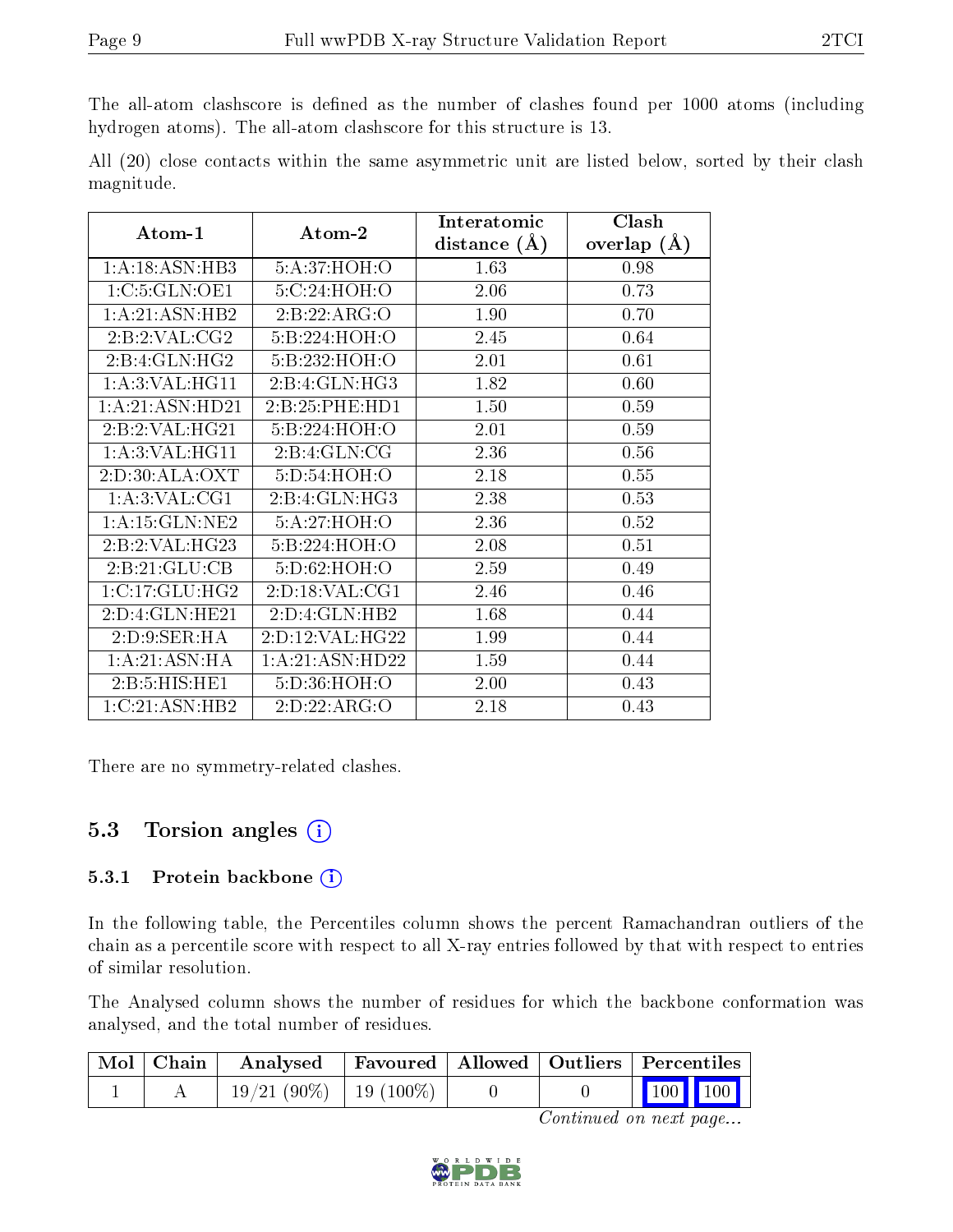| Mol            | Chain   | Analysed       | Favoured    | Allowed  | Outliers | Percentiles |                     |
|----------------|---------|----------------|-------------|----------|----------|-------------|---------------------|
|                | $\rm C$ | $19/21(90\%)$  | $18(95\%)$  | $1(5\%)$ |          | 100         | $\vert$ 100 $\vert$ |
| $\overline{2}$ | B       | 26/30(87%)     | $26(100\%)$ |          |          | 100         | 100                 |
|                | D       | 28/30(93%)     | $27(96\%)$  | $1(4\%)$ |          | 100         | 100                 |
| All            | All     | $92/102(90\%)$ | 90(98%)     | $2(2\%)$ |          |             | 100                 |

Continued from previous page...

There are no Ramachandran outliers to report.

#### 5.3.2 Protein sidechains  $(i)$

In the following table, the Percentiles column shows the percent sidechain outliers of the chain as a percentile score with respect to all X-ray entries followed by that with respect to entries of similar resolution.

The Analysed column shows the number of residues for which the sidechain conformation was analysed, and the total number of residues.

| Mol                         | Chain   | Analysed       | Rotameric   | Outliers    | Percentiles    |             |
|-----------------------------|---------|----------------|-------------|-------------|----------------|-------------|
|                             | A       | $20/20$ (100%) | 18 $(90\%)$ | $2(10\%)$   | 7.             | $\boxed{2}$ |
|                             | $\rm C$ | $20/20$ (100%) | 17 (85%)    | 3(15%)      | 3              |             |
| $\mathcal{D}_{\mathcal{L}}$ | В       | $24/25(96\%)$  | 19 (79%)    | $5(21\%)$   |                |             |
| $\mathcal{D}$               | D       | $25/25$ (100%) | 24 (96%)    | $1(4\%)$    | 31             | 16          |
| All                         | All     | 89/90(99%)     | 78 (88%)    | 11 $(12\%)$ | $\overline{4}$ |             |

All (11) residues with a non-rotameric sidechain are listed below:

| Mol            | $Chain$ | Res            | <b>Type</b>       |
|----------------|---------|----------------|-------------------|
| 1              | А       | 13             | LEU               |
| 1              | А       | 16             | LEU               |
| $\overline{2}$ | В       | $\overline{2}$ | VAL               |
| $\overline{2}$ | В       | 6              | LEU               |
| $\overline{2}$ | B       | 17             | LEU               |
| $\overline{2}$ | В       | 27             | THR               |
| $\overline{2}$ | В       | 29             | LYS               |
| 1              | C       | 9              | ${\rm SER}$       |
| 1              | С       | 11             | $_{\mathrm{CYS}}$ |
| 1              | C       | 14             | TYR               |
| $\overline{2}$ |         |                | <b>GLN</b>        |

Some sidechains can be flipped to improve hydrogen bonding and reduce clashes. All (3) such

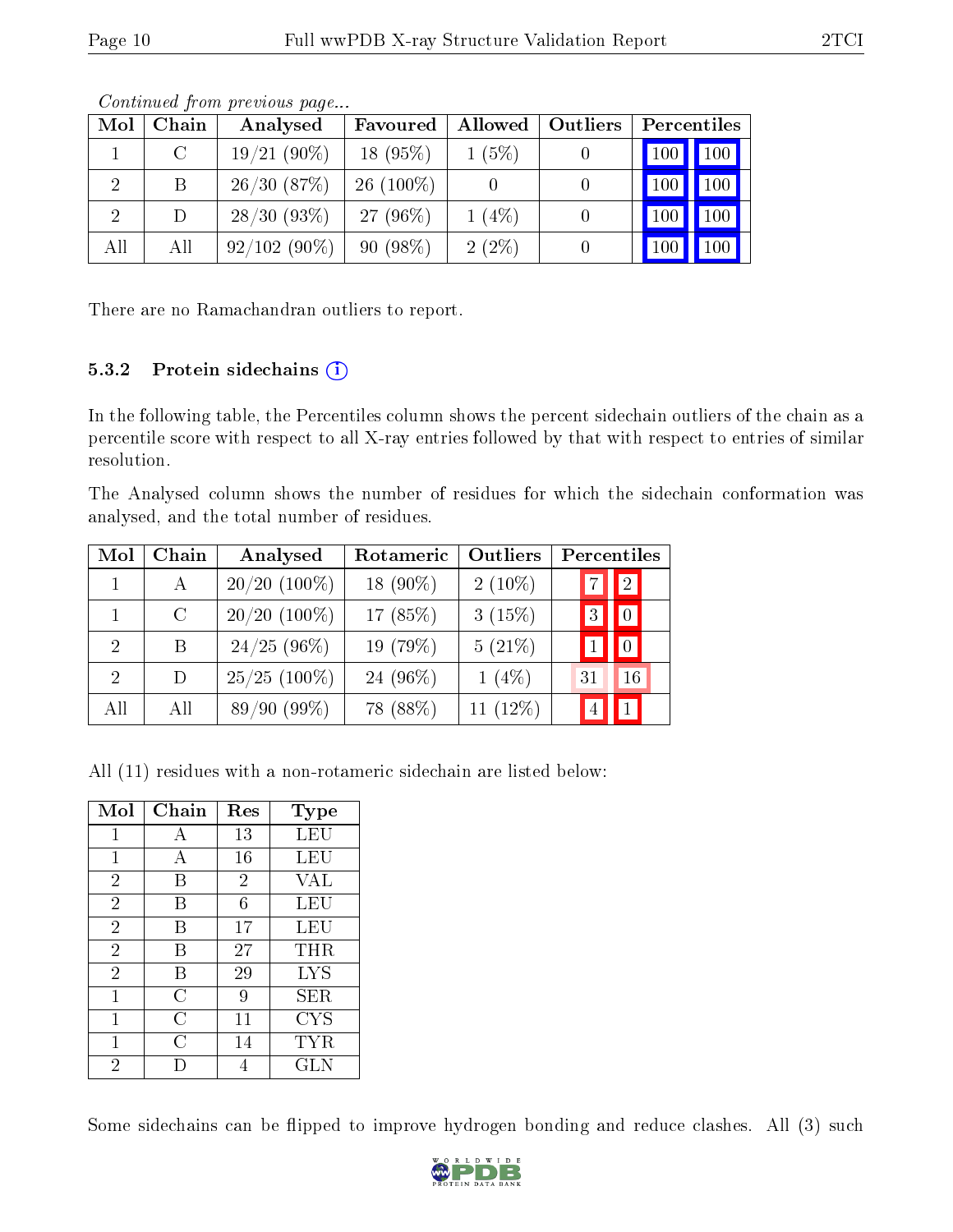sidechains are listed below:

| $\operatorname{Mol}$ | Chain | Res | Гуре |
|----------------------|-------|-----|------|
|                      |       |     |      |
|                      |       |     | GLN  |
|                      |       |     |      |

#### $5.3.3$  RNA  $(i)$

There are no RNA molecules in this entry.

#### 5.4 Non-standard residues in protein, DNA, RNA chains (i)

There are no non-standard protein/DNA/RNA residues in this entry.

#### 5.5 Carbohydrates (i)

There are no carbohydrates in this entry.

#### 5.6 Ligand geometry  $(i)$

Of 3 ligands modelled in this entry, 2 are monoatomic - leaving 1 for Mogul analysis.

In the following table, the Counts columns list the number of bonds (or angles) for which Mogul statistics could be retrieved, the number of bonds (or angles) that are observed in the model and the number of bonds (or angles) that are defined in the Chemical Component Dictionary. The Link column lists molecule types, if any, to which the group is linked. The Z score for a bond length (or angle) is the number of standard deviations the observed value is removed from the expected value. A bond length (or angle) with  $|Z| > 2$  is considered an outlier worth inspection. RMSZ is the root-mean-square of all Z scores of the bond lengths (or angles).

| Mol | Type | $\Box$   Chain   Res $^+$ |     | ' Link | Bond lengths |      | Bond angles                                    |       |      |                 |
|-----|------|---------------------------|-----|--------|--------------|------|------------------------------------------------|-------|------|-----------------|
|     |      |                           |     |        | Counts       |      | $ RMSZ $ $\# Z  > 2$   Counts   RMSZ   $\# Z $ |       |      |                 |
|     | SCN  |                           | 200 |        |              | 0.05 |                                                | 0.1.1 | 0.00 | $\qquad \qquad$ |

There are no bond length outliers.

There are no bond angle outliers.

There are no chirality outliers.

There are no torsion outliers.

There are no ring outliers.

No monomer is involved in short contacts.

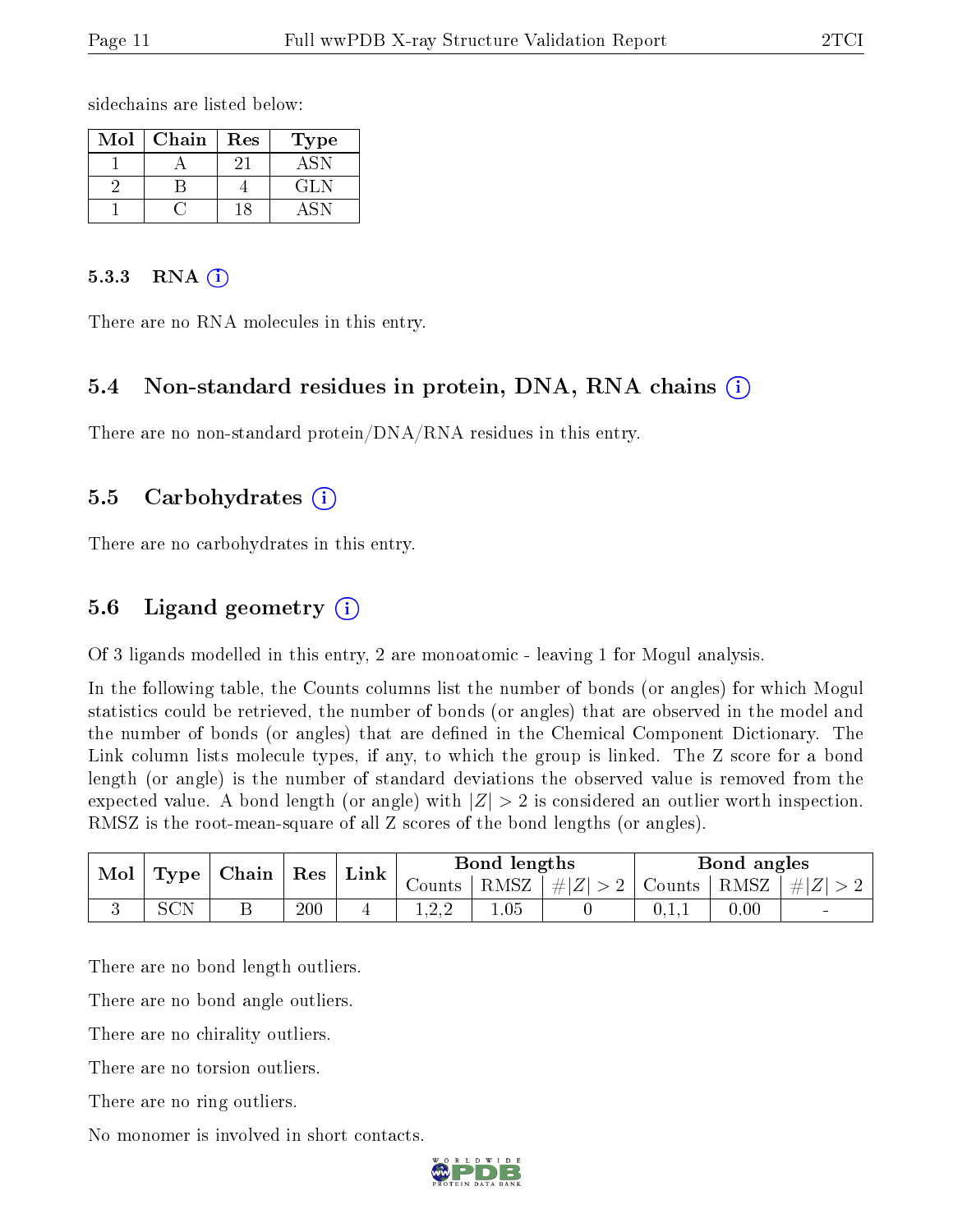## 5.7 [O](https://www.wwpdb.org/validation/2017/XrayValidationReportHelp#nonstandard_residues_and_ligands)ther polymers (i)

There are no such residues in this entry.

## 5.8 Polymer linkage issues (i)

There are no chain breaks in this entry.